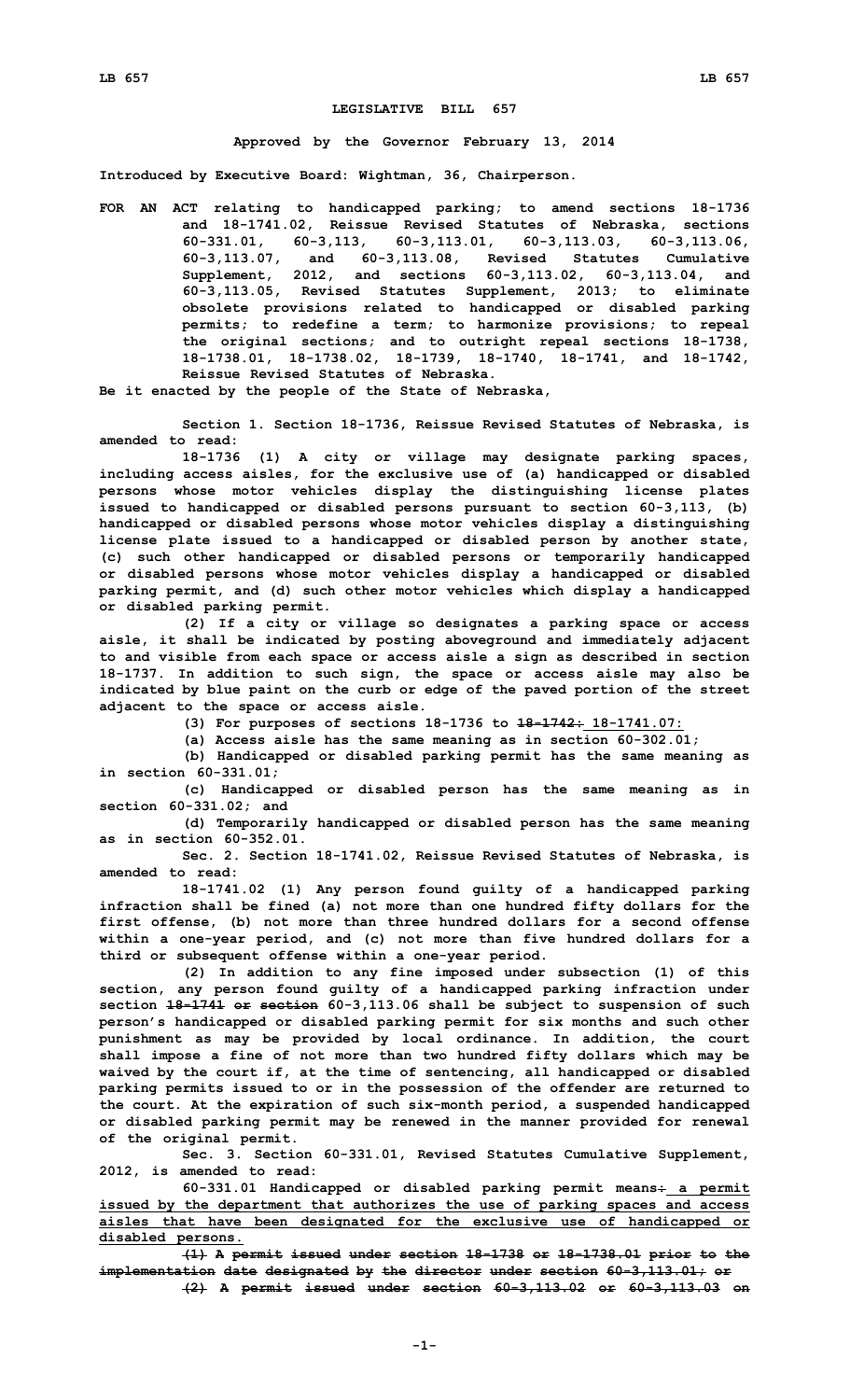**Sec. 4. Section 60-3,113, Revised Statutes Cumulative Supplement, 2012, is amended to read:**

**60-3,113 (1) The department shall, without the payment of any fee except the taxes and fees required by sections 60-3,102, 60-3,185, 60-3,190, and 60-3,191, issue license plates for one motor vehicle not used for hire and <sup>a</sup> license plate for one motorcycle not used for hire to:**

**(a) Any permanently handicapped or disabled person or his or her parent, legal guardian, foster parent, or agent upon application and proof of <sup>a</sup> permanent handicap or disability; or**

**(b) <sup>A</sup> trust which owns the motor vehicle or motorcycle if <sup>a</sup> designated beneficiary of the trust qualifies under subdivision (a) of this subsection.**

**An application and proof of disability in the form and with the information required by section 18-1738 or 60-3,113.02 shall be submitted before license plates are issued or reissued.**

**(2) The license plate or plates shall carry the internationally accepted wheelchair symbol, which symbol is <sup>a</sup> representation of <sup>a</sup> person seated in <sup>a</sup> wheelchair surrounded by <sup>a</sup> border six units wide by seven units high, and such other letters or numbers as the director prescribes. Such license plate or plates shall be used by such person in lieu of the usual license plate or plates.**

**(3) The department shall compile and maintain <sup>a</sup> registry of the names, addresses, and license numbers of all persons who obtain special license plates pursuant to this section and all persons who obtain <sup>a</sup> handicapped or disabled parking permit.**

**Sec. 5. Section 60-3,113.01, Revised Statutes Cumulative Supplement, 2012, is amended to read:**

**60-3,113.01 The department shall develop, and implement, and maintain an electronic system for accepting and processing applications for handicapped or disabled parking permits. The director shall designate an implementation date for such system, which date shall be on or before January 1, 2013.**

**Sec. 6. Section 60-3,113.02, Revised Statutes Supplement, 2013, is amended to read:**

**60-3,113.02 (1) This section applies beginning on the implementation date designated by the director under section 60-3,113.01.**

**(2) (1) <sup>A</sup> handicapped or disabled person or temporarily handicapped or disabled person or his or her parent, legal guardian, foster parent, or certifying health care provider may apply for <sup>a</sup> handicapped or disabled parking permit to the department or through <sup>a</sup> health care provider using <sup>a</sup> secure online process developed by the department which will entitle the holder of <sup>a</sup> permit or <sup>a</sup> person driving <sup>a</sup> motor vehicle for the purpose of transporting such holder to park in those spaces or access aisles provided for by sections 18-1736 and 18-1737 when the holder of the permit will enter or exit the motor vehicle while it is parked in such spaces or access aisles. For purposes of this section, (a) the handicapped or disabled person or temporarily handicapped or disabled person is considered the holder of the permit and (b) certifying health care provider means the physician, physician assistant, or advanced practice registered nurse who makes the certification required in subsection (3) (2) of this section or his or her designee.**

**(3) (2) The application process for <sup>a</sup> handicapped or disabled parking permit or for the renewal of <sup>a</sup> permit under this section shall include presentation of proof of identity by the handicapped or disabled person or temporarily handicapped or disabled person and certification by <sup>a</sup> physician, <sup>a</sup> physician assistant, or an advanced practice registered nurse practicing under and in accordance with his or her certification act that the person who will be the holder meets the statutory criteria for qualification. An application for the renewal of <sup>a</sup> permit under this section may be submitted within one hundred eighty days prior to the expiration of the permit. No applicant shall be required to provide his or her social security number. In the case of <sup>a</sup> temporarily handicapped or disabled person, the certifying physician, physician assistant, or advanced practice registered nurse shall recommend that the permit for the temporarily handicapped or disabled person be issued for either <sup>a</sup> three-month period or <sup>a</sup> six-month period, with such recommendation to be based on the estimated date of recovery.**

**(4) (3) The department, upon receipt of <sup>a</sup> completed application for <sup>a</sup> handicapped or disabled parking permit under this section, shall verify that the applicant qualifies for such permit and, if so, shall deliver the permit to the applicant. In issuing renewed permits, the department shall deliver each individual renewed permit to the applicant. The renewed permit**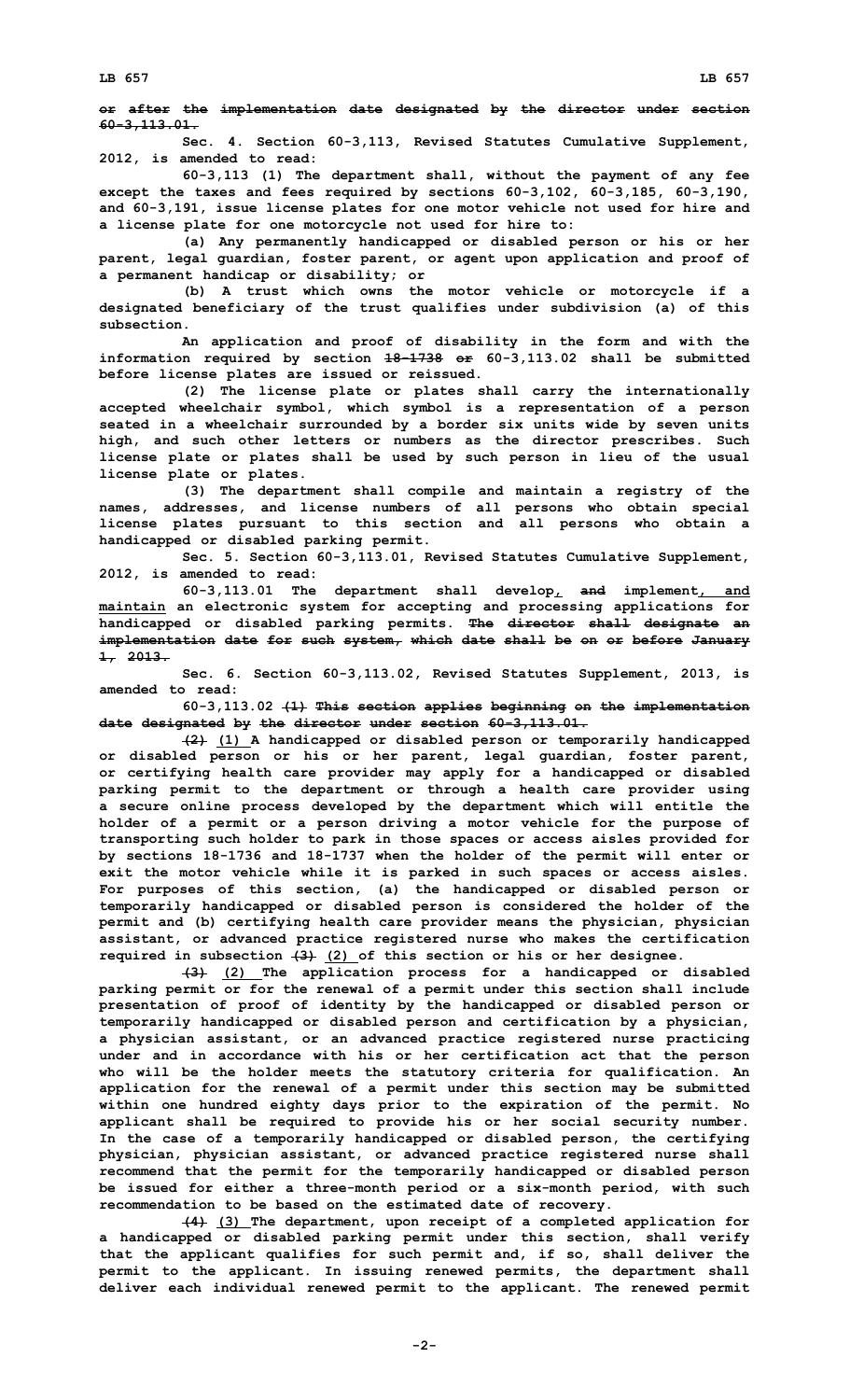**shall not be issued sooner than ten days prior to the date of expiration, and the existing permit shall be invalid upon receipt of the renewed permit. A person may hold up to two permits under this section. If <sup>a</sup> person holds <sup>a</sup> permit under this section, such person may not hold <sup>a</sup> permit under section 60-3,113.03.**

**(5) (4) In issuing any handicapped or disabled parking permit under this section, the department shall include <sup>a</sup> notice and an identification card. The notice shall contain information listing the legal uses of the permit and that the permit is not transferable, is to be used by the party to whom issued, is not to be altered or reproduced, and is to be used only when <sup>a</sup> handicapped or disabled person or <sup>a</sup> temporarily handicapped or disabled person will enter or exit the motor vehicle while it is parked in <sup>a</sup> designated parking space or access aisle. The notice shall also indicate that those convicted of handicapped parking infractions shall be subject to suspension of the permit for six months. The identification card shall show the expiration date of the permit and such identifying information with regard to the handicapped or disabled person or temporarily handicapped or disabled person to whom the permit is issued as is necessary to the enforcement of sections 18-1736 to 18-1741.07 as determined by the department.**

**Sec. 7. Section 60-3,113.03, Revised Statutes Cumulative Supplement, 2012, is amended to read:**

**60-3,113.03 (1) This section applies beginning on the implementation date designated by the director under section 60-3,113.01.**

**(2) (1) The department shall take an application from any person for <sup>a</sup> handicapped or disabled parking permit that is issued for <sup>a</sup> specific motor vehicle and entitles the holder thereof or <sup>a</sup> person driving the motor vehicle for the purpose of transporting handicapped or disabled persons or temporarily handicapped or disabled persons to park in those spaces or access aisles provided for by sections 18-1736 and 18-1737 if the motor vehicle is used primarily for the transportation of handicapped or disabled persons or temporarily handicapped or disabled persons. Such permit shall be used only when the motor vehicle for which it was issued is being used for the transportation of <sup>a</sup> handicapped or disabled person or temporarily handicapped or disabled person and such person will enter or exit the motor vehicle while it is parked in such designated spaces or access aisles.**

**(3) (2) <sup>A</sup> person applying for <sup>a</sup> handicapped or disabled parking permit or for the renewal of <sup>a</sup> permit pursuant to this section shall apply for <sup>a</sup> permit for each motor vehicle used for the transportation of handicapped or disabled persons or temporarily handicapped or disabled persons and shall include such information as is required by the department, including <sup>a</sup> demonstration to the department that each such motor vehicle is used primarily for the transportation of handicapped or disabled persons or temporarily handicapped or disabled persons. An application for the renewal of <sup>a</sup> permit under this section may be submitted within one hundred eighty days prior to the expiration of the permit.**

**(4) (3) The department, upon receipt of <sup>a</sup> completed application, shall verify that the applicant qualifies for <sup>a</sup> handicapped or disabled parking permit under this section and, if so, shall deliver the permit to the applicant. In issuing renewed permits, the department shall deliver each individual renewed permit to the applicant. The renewed permit shall not be issued sooner than ten days prior to the date of expiration, and the existing permit shall be invalid upon receipt of the renewed permit. No more than one such permit shall be issued for each motor vehicle under this section.**

**(5) (4) In issuing any handicapped or disabled parking permit under this section, the department shall include <sup>a</sup> notice and an identification card to the registered owner of the motor vehicle or the applicant. The notice shall contain information listing the legal uses of the permit and that the permit is not transferable, is to be used for the motor vehicle for which it is issued, is not to be altered or reproduced, and is to be used only when <sup>a</sup> handicapped or disabled person or <sup>a</sup> temporarily handicapped or disabled person will enter or exit the motor vehicle while it is parked in <sup>a</sup> designated parking space or access aisle. The notice shall also indicate that those convicted of handicapped parking infractions shall be subject to suspension of the permit for six months. The identification card shall identify the motor vehicle for which the permit is issued as is necessary to the enforcement of sections 18-1736 to 18-1741.07 as determined by the department.**

**Sec. 8. Section 60-3,113.04, Revised Statutes Supplement, 2013, is amended to read:**

**60-3,113.04 (1) This section applies beginning on the implementation date designated by the director under section 60-3,113.01.**

**(2) (1) <sup>A</sup> handicapped or disabled parking permit shall be of <sup>a</sup> design, size, configuration, color, and construction and contain such**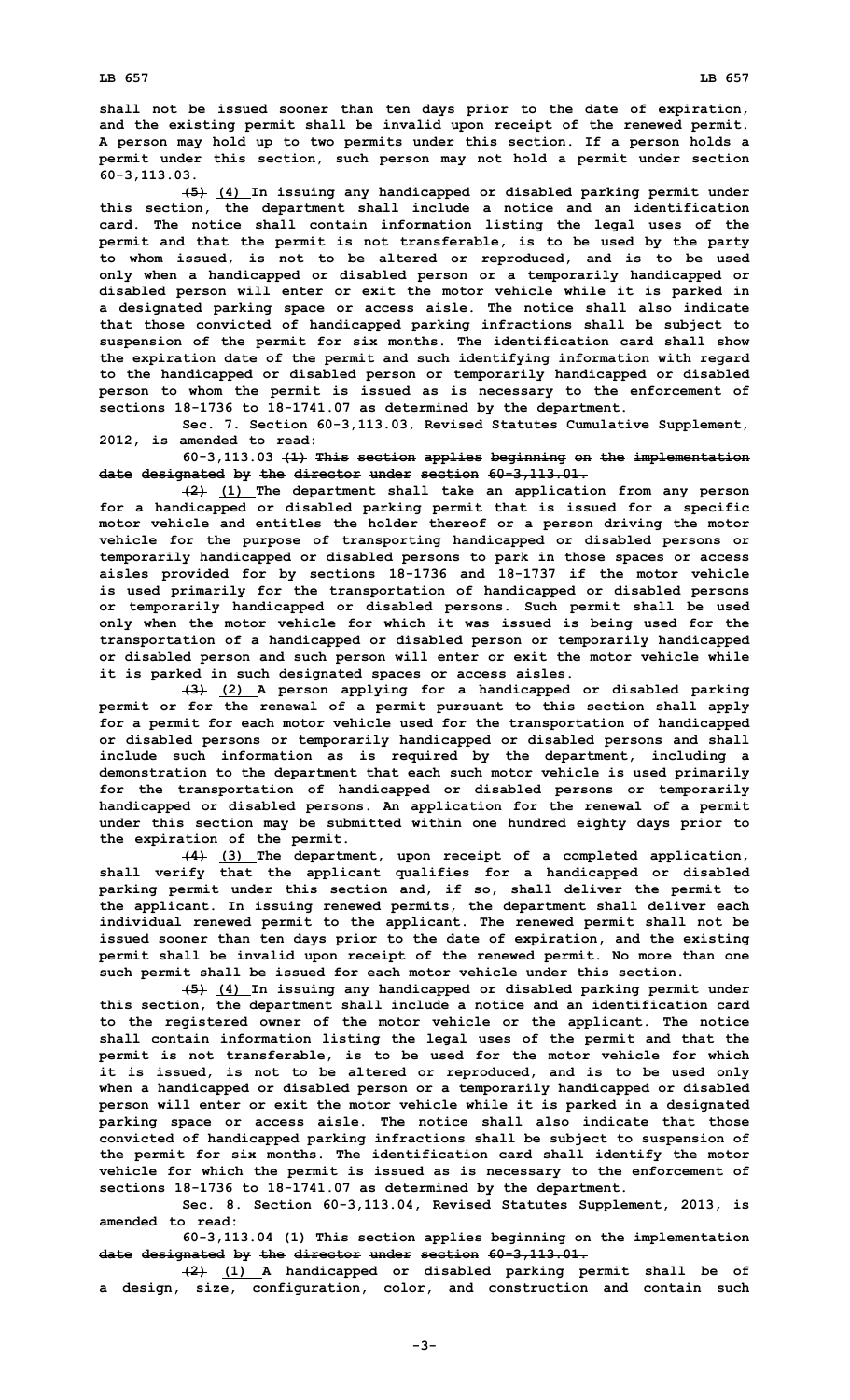**information as specified in the regulations adopted by the United States Department of Transportation in 23 C.F.R. part 1235, UNIFORM SYSTEM FOR PARKING FOR PERSONS WITH DISABILITIES, as such regulations existed on January 1, 2013.**

**(3) (2) No handicapped or disabled parking permit shall be issued to any person or for any motor vehicle if any permit has been issued to such person or for such motor vehicle and such permit has been suspended pursuant to section 18-1741.02. At the expiration of such suspension, <sup>a</sup> permit may be renewed in the manner provided for renewal in sections 60-3,113.02, 60-3,113.03, and 60-3,113.05.**

**(4) (3) <sup>A</sup> duplicate handicapped or disabled parking permit may be provided up to two times during any single permit period if <sup>a</sup> permit is destroyed, lost, or stolen. Such duplicate permit shall be issued as provided in section 60-3,113.02 or 60-3,113.03, whichever is applicable, except that <sup>a</sup> new certification by <sup>a</sup> physician, <sup>a</sup> physician assistant, or an advanced practice registered nurse need not be provided. A duplicate permit shall be valid for the remainder of the period for which the original permit was issued. If <sup>a</sup> person has been issued two duplicate permits under this subsection and needs another permit, such person shall reapply for <sup>a</sup> new permit under section 60-3,113.02 or 60-3,113.03, whichever is applicable.**

**Sec. 9. Section 60-3,113.05, Revised Statutes Supplement, 2013, is amended to read:**

**60-3,113.05 (1) This section applies beginning on the implementation date designated by the director under section 60-3,113.01.**

**(2) (1) Permanently issued handicapped or disabled parking permits issued prior to October 1, 2011, shall be valid for <sup>a</sup> period ending on the last day of the month of the applicant's birthday in the third year after issuance and shall expire on that day. Permanently issued handicapped or disabled parking permits issued on or after October 1, 2011, shall be valid for <sup>a</sup> period ending on the last day of the month of the applicant's birthday in the sixth year after issuance and shall expire on that day.**

**(3) (2) All handicapped or disabled parking permits for temporarily handicapped or disabled persons shall be issued for <sup>a</sup> period ending either three months after the date of issuance or six months after the date of issuance, with such period to be based on the estimated date of recovery, but such permit may be renewed one time for <sup>a</sup> similar three-month or six-month period. For the renewal period, there shall be submitted an additional application with proof of <sup>a</sup> handicap or disability.**

**Sec. 10. Section 60-3,113.06, Revised Statutes Cumulative Supplement, 2012, is amended to read:**

**60-3,113.06 (1) This section applies beginning on the implementation date designated by the director under section 60-3,113.01.**

**(2) <sup>A</sup> handicapped or disabled parking permit shall not be transferable and shall be used only by the party to whom issued or for the motor vehicle for which issued and only for the purpose for which the permit is issued. A handicapped or disabled parking permit shall be displayed by hanging the permit from the motor vehicle's rearview mirror so as to be clearly visible through the front windshield. A handicapped or disabled parking permit shall be displayed on the dashboard only when there is no rearview mirror. No person shall alter or reproduce in any manner <sup>a</sup> handicapped or disabled parking permit. No person shall knowingly hold more than the allowed number of handicapped or disabled parking permits. No person shall display <sup>a</sup> handicapped or disabled parking permit issued under section 60-3,113.02 and park in <sup>a</sup> space or access aisle designated for the exclusive use of <sup>a</sup> handicapped or disabled person unless the holder of the permit will enter or exit the motor vehicle while it is parked in <sup>a</sup> designated space or access aisle. No person shall display <sup>a</sup> handicapped or disabled parking permit issued under section 60-3,113.03 and park in <sup>a</sup> space or access aisle designated for the exclusive use of <sup>a</sup> handicapped or disabled person unless the person displaying the permit is driving the motor vehicle for which the permit was issued and <sup>a</sup> handicapped or disabled person will enter or exit the motor vehicle while it is parked in <sup>a</sup> designated space or access aisle. Any violation of this subsection section shall constitute <sup>a</sup> handicapped parking infraction as defined in section 18-1741.01 and shall be subject to the penalties and procedures set forth in sections 18-1741.01 to 18-1741.07.**

**Sec. 11. Section 60-3,113.07, Revised Statutes Cumulative Supplement, 2012, is amended to read:**

**60-3,113.07 (1) This section applies beginning on the implementation date designated by the director under section 60-3,113.01.**

**(2) (1) No person shall knowingly provide false information on an application for <sup>a</sup> handicapped or disabled parking permit. Any person who violates this subsection shall be guilty of <sup>a</sup> Class III misdemeanor.**